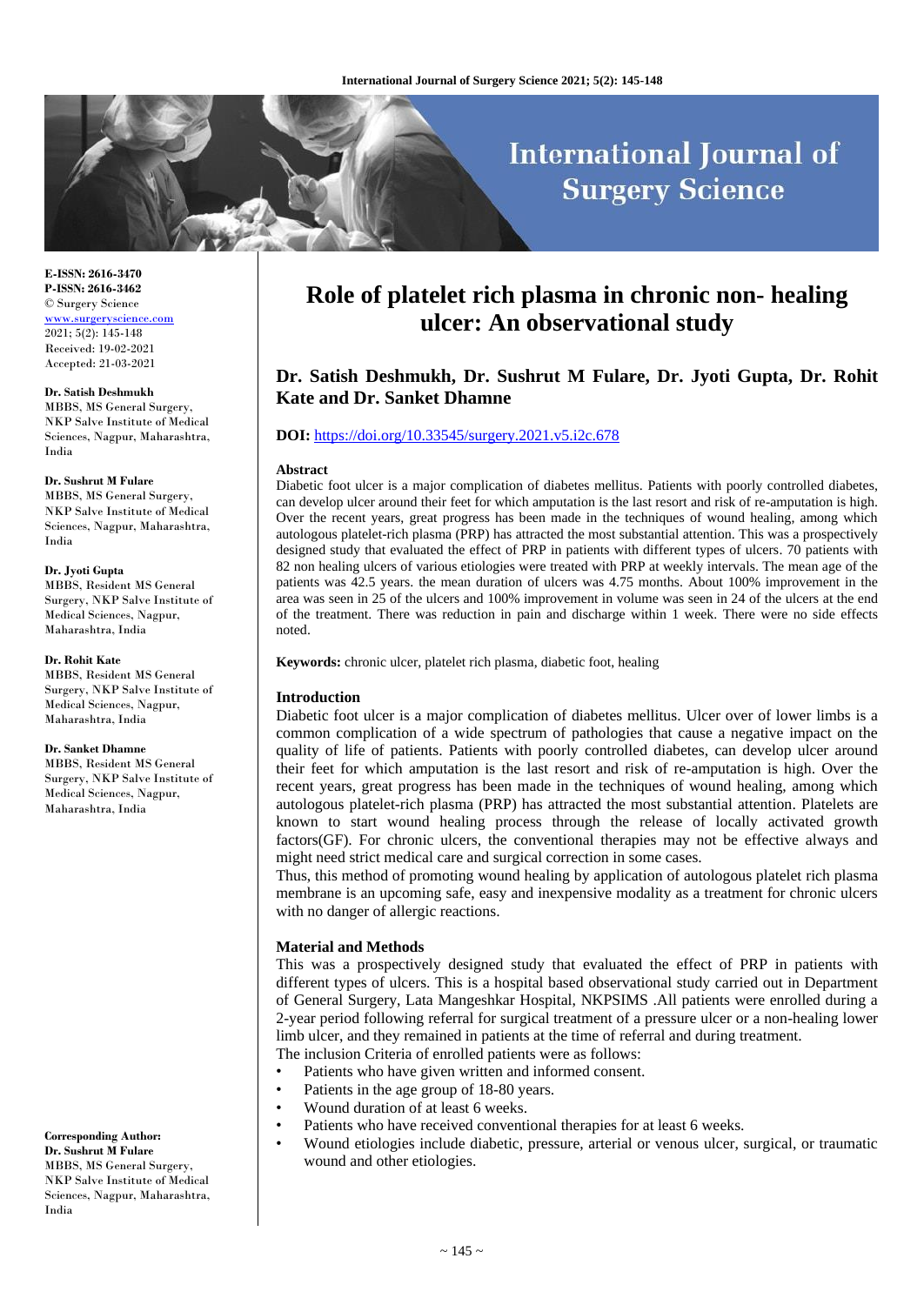# **Exclusion Criteria**

- Patients with history of bleeding disorders
- Patients on anti-coagulant medications
- Malignant ulcers

After taking written and informed consent from patients, detailed history including the name, age, gender, address, contact number, occupation, and history of medication was noted. Patients were thoroughly examined and ulcer size (length, breadth, and width) was measured by the wound's dimensions using a metric tape at the initial visit and then every week. When necessary, surgical debridement was performed. The ulcer was cleaned with sterile saline, and biopsies from the ulcer edges and ulcer bed were taken in order to exclude any malignancy.

Under aseptic precautions, according to the size of the wound, 10ml of venous blood was taken and anticoagulated by acid citrate dextrose. PRP was prepared by double centrifugation method.

The first spin used was hard spin (4000 rpm for 10 min) which separates into three layers: plasma, buffy coat, and red blood cells. The plasma and buffy coat was aspirated into a sterile test tube without an anticoagulant and subjected to a second spin (2000 rpm for 5 min); this centrifuge separates platelet-poor plasma (PPP) in the upper part and PRP in the lower part. PRP will be used for injection with 23-G needle subcutaneously inside and around the periphery of the ulcer after proper surgical debridement. The dressing was kept in place for 2 days, and after that, conventional dressing was applied on alternate days. The PRP treatment was repeated once every week.

PRP should be applied immediately onto wound as 70% of growth factors are released within 10 minutes and 90% within an hour. PRP can synthesis additional amount of growth factor for once about 8 days until depletion thus PRP application was repeated weekly. Dressing was removed after one week with normal saline and wound healing is assessed. PRP is then done weekly until the wound was healed.

#### **Results**

70 patients with 82 non healing ulcers of various etiologies were treated with PRP at weekly intervals. The mean age of the patients was 42.5 years. The duration of the ulcers ranged from 2 months to 1 year with the mean of 4.75 months. About 100% improvement in the area was seen in 25 of the ulcers and 100% improvement in volume was seen in 24 of the ulcers at the end of the treatment. There was reduction in pain and discharge within 1 week. There were no side effects noted.

Chronic wounds often lead to morbidity for patients along with its cost. Such wounds are found in all types of healthcare setup and are often challenging for healthcare providers. Conventional treatments like dressing, surgical debridement and even skin grafting do not provide satisfactory healing since these treatments are not able to provide the necessary GFs to modulate the healing process.

Platelet rich plasma enhances wound healing by promoting the healing process secondary to its GFs. These include plateletderived GF fibroblast GF, vascular endothelial GF, epidermal GF, insulin like GF and transforming GF. These GF stimulate tissue re-generation. Due to presence of leukocytes which are at high levels in PRP, the anti-inflammatory factors in PRP also play a role in wound healing. Regardless of the rate and time of centrifugation a single spill cannot adequately concentrate platelet as RBCs will interfere with their fine separation. Chronic wounds lack the necessary GFs for healing, they are often difficult to heal and frequently complicated to

superinfection. Due to presence of high concentration of leukocytes in PRP, it prevents infection.

In this study, PRP was found to be useful in treating chronic leg ulcer.

**Table 1:** Showing age distribution

| Age Group (Years) | <b>Number of Patients</b> | Percentage $(\% )$ |
|-------------------|---------------------------|--------------------|
| <20               |                           |                    |
| 21-30             |                           |                    |
| 31-40             |                           |                    |
| $41 - 50$         |                           | 26                 |
| 51-60             | 28                        |                    |
| >60               |                           |                    |
| Total             |                           |                    |

**Table 2:** Showing gender distribution

| <b>Age Group</b><br>(Years) | <b>Number of Male</b><br><b>Patients</b> | <b>Number of Female</b><br><b>Patients</b> |
|-----------------------------|------------------------------------------|--------------------------------------------|
| $<$ 20                      |                                          |                                            |
| $21-30$                     |                                          |                                            |
| $31 - 40$                   |                                          |                                            |
| $41 - 50$                   | 14                                       |                                            |
| 51-60                       | 22                                       |                                            |
| >60                         |                                          |                                            |
| Total                       | 53                                       |                                            |

**Table 3:** Showing duration of ulcer

| Duration of Ulcer (Months)   Number of Ulcers   Percentage (%) |  |
|----------------------------------------------------------------|--|
|                                                                |  |
| $3-6$                                                          |  |
| 6-9                                                            |  |
| $9 - 12$                                                       |  |
| Total                                                          |  |

**Table 4:** Showing improvement of area of the ulcer in percentage at the end of sitting

| Percentage improvement in<br>area at the end of the sitting | Number of<br><b>Ulcers</b> | Percentage<br>$\mathcal{O}_\mathbf{0}$ |
|-------------------------------------------------------------|----------------------------|----------------------------------------|
| <60                                                         | 13                         | 16                                     |
| 61-70                                                       |                            |                                        |
| 71-80                                                       | 15                         |                                        |
| 81-90                                                       |                            |                                        |
| 91-100                                                      | 54                         | 66                                     |
| Total                                                       | 82                         |                                        |

**Table 5:** Showing improvement of volume in percentage at the end of sitting

| Percentage improvement in<br>Volume at the end of the sitting | Number of<br><b>Ulcers</b> | Percentage<br>$\%$ |
|---------------------------------------------------------------|----------------------------|--------------------|
| <60                                                           | 12                         | 15                 |
| 61-70                                                         |                            |                    |
| 71-80                                                         |                            |                    |
| 81-90                                                         | 14                         |                    |
| 91-100                                                        | 56                         | 68                 |
| Total                                                         |                            |                    |

### **Discussion**

This study has found that the application of PRP on previously chronic non-healing ulcers has a beneficial effect as far as ulcer depth and healing are concerned.

Pressure ulcers pose a significant problem for the treatment of bed-bound patients, especially in the elderly, and they have a tremendous effect on their quality of life. Prevalence rates remain unacceptably high, ranging between 6% and 20%.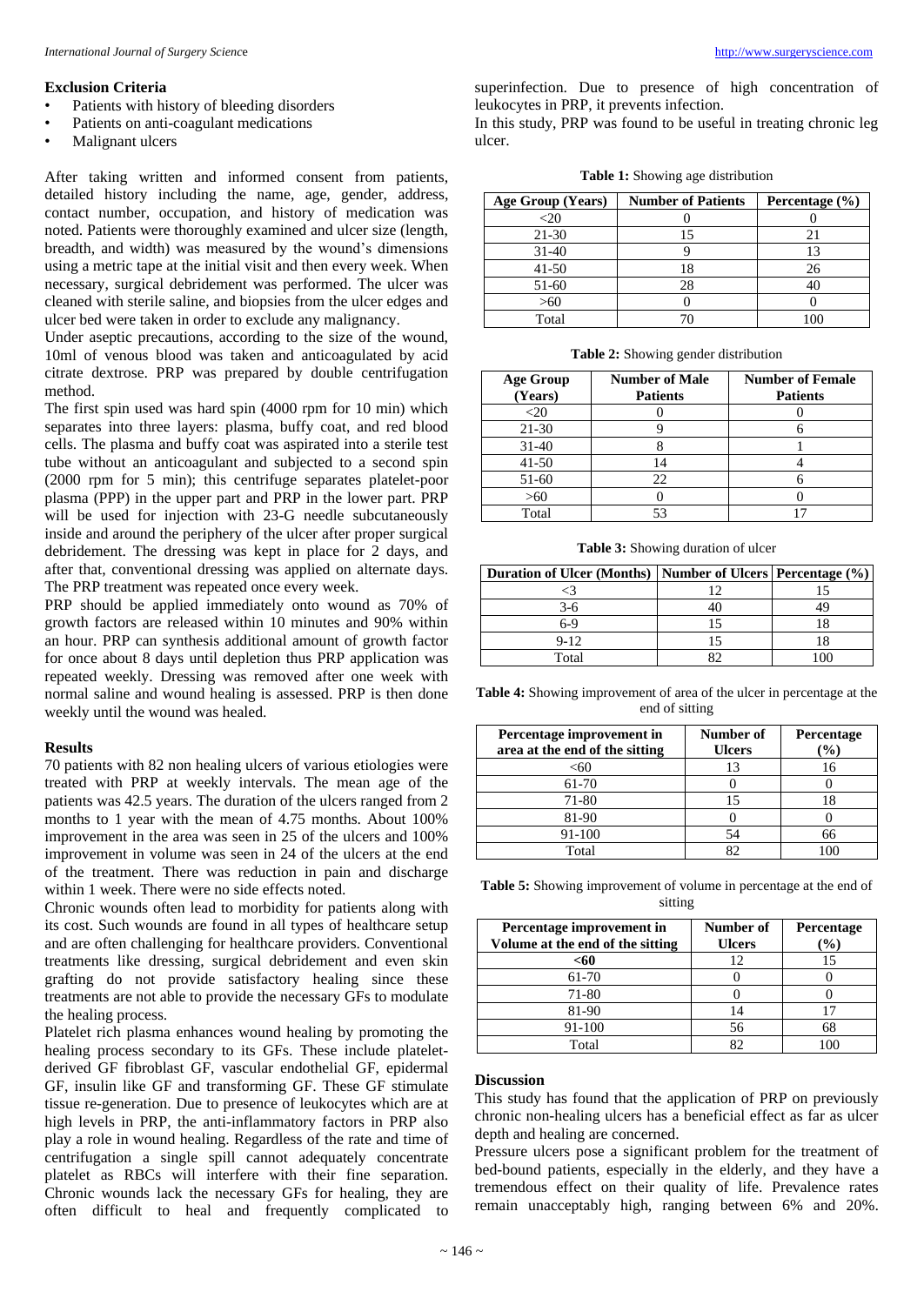According to the recent National Institute of Care and Health Excellence Pressure Ulcers Quality standards, the National Reporting and Learning System (UK) found that pressure ulcers had the largest proportion of patient safety incidents in 2011– 2012, accounting for 19% of all reports. Diabetic foot ulcer is another type of chronic non-healing ulcer. The most important factors underlying the development of foot ulcers are peripheral sensory neuropathy, foot deformities related to motor neuropathy, minor foot trauma, and peripheral arterial disease. Infection, tissue hypoxia, necrosis, exudate, and excess levels of inflammatory cytokines are the major risk factors that prolong the healing of chronic ulcers. Additionally, growth factors, cytokines, proteases, and cellular and extracellular elements play an important role in the different phases of the healing process, and alterations in one or more of these components may cause impaired healing.

Our study has shown that the use of PRP promotes the healing of chronic ulcers, although we could not evaluate its effect on each type of ulcers separately due to the small number of patients. The efficiency of this method is based on the local and continuous delivery of a wide range of PDGFs and proteins that mimic the natural healing process. Treatment with PRP seems to limit the noxious effect of deep tissue injury, preventing the spread of tissue necrosis. According to a recent study by Oomens *et al*., a pressure-induced injury to muscle fibers, possibly at the cytoskeleton level, could in part be responsible for the development of pressure ulcers. Based on the findings of our study, we can assume that the growth factors are involved in the prevention of spread or even repair of such injury, and molecular mechanisms seem to be even more complex. However, data are still sparse, and more studies are required to shed light on those processes.

Our results indicate that PRP has the most pronounced effect on the depth of the ulcer concurring with other authors. Experimental models have provided substantial evidence to support that platelet-rich fibrin matrix  $-$  a variant preparation with similar properties – induces endothelial cell proliferation that may suggest an explanation for this type of effect  $[20]$ . Additionally, we have found a significantly higher HR in patients treated with PRP. Saad-Setta *et al*. have compared PRP with PPP in patients with chronic diabetic foot ulcers and also showed that healing with PRP was significantly faster. It seems that PRP promotes cell migration and proliferation, causing a rapid healing of chronic ulcers that could justify this effect. Finally, we have applied PRP only once a week in our study, although more authors seem to prefer a twice-a-week strategy.

# **Conclusion**

According to the literature, PRP may improve the healing of foot ulcers associated with diabetes, but this conclusion is based on low-quality evidence from small randomized controlled trials. However, our study found that PRP was not associated with diabetes mellitus or other major outcomes. Regarding other confounding factors, we have also found that there is no correlation between hypoalbuminemia and major outcomes of PRP. This concurs with other studies as well. Ramos-Torrecillas *et al*. have found no association between the blood levels of albumin or total proteins and the PRP healing process, which is also consistent with the finding of de Leon *et al*., that is, there is no relationship between serum albumin or hemoglobin levels and the effects of Plasma Rich in Growth Factors on chronic ulcers.

Finally, the limitations of our study include the small number of patients included in the study, although statistical significance

could be found. Due to study planning, blinded randomization was not feasible, as neither the healthcare provider nor the patients could be blinded. However, the randomization problem was addressed by allocating the first 20 patients to the treatment group and the last 20 patients to the control group, thus avoiding selection bias. Regarding the confounding factors, ulcer area size and depth could affect initial treatment decisions and increase potential bias, especially in correlation with ulcer's location. Therefore, a blind randomization would be optimal for safer results.

# **References**

- 1. Mehta S, Watson JT. Platelet rich concentrate: basic science and current clinical applications. J Orthop Trauma 2008; 22:432-438. doi: 10.1097/BOT.0b013e31817e793f.
- 2. Albanese A, Licata ME, Polizzi B, Campisi G. Platelet-rich plasma (PRP) in dental and oral surgery: from the wound healing to bone regeneration. Immun Ageing. 2013;10:23. doi: 10.1186/1742-4933-10-23.
- 3. Spyridakis M, Christodoulidis G, Chatzitheofilou C, Symeonidis D, Tepetes K. The role of the platelet-rich plasma in accelerating the wound-healing process and recovery in patients being operated for pilonidal sinus disease: preliminary results. World J Surg 2009;33:1764- 1769. doi: 10.1007/s00268-009-0046-y.
- 4. Bhanot S, Alex JC. Current applications of platelet gels in facial plastic surgery. Facial Plast Surg. 2002;18:27-33. doi: 10.1055/s-2002-19824.
- 5. Vick VL, Holds JB, Hartstein ME, Rich RM, Davidson BR. Use of autologous platelet concentrate in blepharoplasty surgery. Ophthalmic Plast Reconstr Surg 2006;22:102-104. doi: 10.1097/01.iop.0000202092.73888.4c.
- 6. Harmon K, Hanson R, Bowen J, Greenberg S, Magaziner E, Vandenbosch J *et al*. Guidelines for the use of platelet rich plasma. Int Cell Med Soc 2013;41:356-364.
- 7. Pietrzak WS, Eppley BL. Platelet rich plasma: biology and new technology. J Craniofac Surg 2005;16:1043-1054. doi: 10.1097/01.scs.0000186454.07097.bf.
- 8. Everts PA, Knape JT, Weibrich G, Schönberger JP, Hoffmann J, Overdevest EP *et al*. Platelet-rich plasma and platelet gel: a review. J Extra Corpor Technol 2006;38:174- 187.
- 9. McAleer JP, Kaplan E, Persich G. Efficacy of concentrated autologous platelet-derived growth factors in chronic lowerextremity wounds. J Am Podiatr Med Assoc 2006;96:482- 488. doi: 10.7547/0960482.
- 10. Degen RM, Bernard JA, Oliver KS, Dines JS. Commercial separation systems designed for preparation of platelet-rich plasma yield differences in cellular composition. HSS J 2017;13:75-80. doi: 10.1007/s11420-016-9519-3.
- 11. Meehan M. Multisite pressure ulcer prevalence survey. Decubitus 1990;3:14
- 12. Tubaishat A, Papanikolaou P, Anthony D, Habiballah L. Pressure ulcers prevalence in the acute care setting: a systematic review, 2000–2015. Clin Nurs Res 2018;27:643- 659. doi: 10.1177/1054773817705541.
- 13. Van Netten JJ, Bakker K, Apelqvist J, Lipsky BA, Schaper NC. The 2015 guidance of the International Working Group on the Diabetic Foot. EWMA J. 2016;16:11-14.
- 14. Vanwijck R. [Surgical biolog y of wound healing]. Bull Mem Acad R Med Belg. 2001;156:175-184. discussion 185. French.
- 15. Enoch S, Leaper DJ. Basic science of wound healing. Surg 2008;26:31-37.